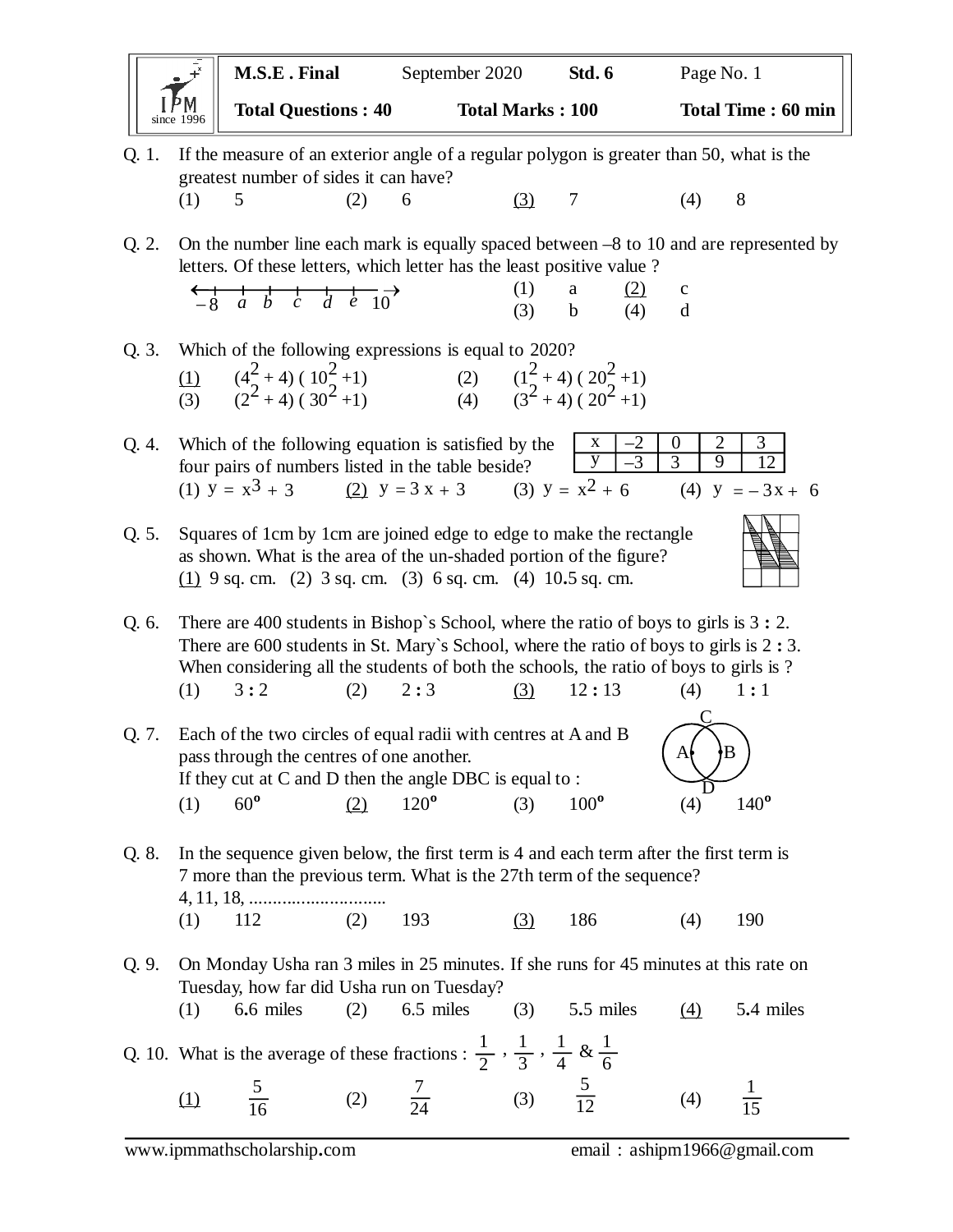| Q. 11. Suresh starts a business with Rs.45000. Ramesh joins the business after 3 months with<br>Rs.30000. In what ratio should they share the profit at the end of the year?                                                                       |                                                                                             |  |  |  |  |  |  |
|----------------------------------------------------------------------------------------------------------------------------------------------------------------------------------------------------------------------------------------------------|---------------------------------------------------------------------------------------------|--|--|--|--|--|--|
| 1:2<br>(2)<br>2:1<br>(3)<br>3:2<br>(1)                                                                                                                                                                                                             | (4)<br>1:3                                                                                  |  |  |  |  |  |  |
| Q. 12. Solve the addition and subtraction sum given below:<br>$1+2-3-4+5+6-7-8+9+10-11-12+13+14-15$ +301 +302 = ?<br>(2)<br>300<br>(1)<br>603<br>(3)<br>303                                                                                        | (4)<br>$\boldsymbol{0}$                                                                     |  |  |  |  |  |  |
| Q. 13. If $\frac{j}{k} = 32$ and $k = \frac{3}{2}$ , then what is the value of $\frac{1}{2}$ j?                                                                                                                                                    |                                                                                             |  |  |  |  |  |  |
| (2)<br>(3)<br>28<br>24<br>16<br><u>(1)</u>                                                                                                                                                                                                         | (4)<br>48                                                                                   |  |  |  |  |  |  |
| whose dimentions are 2m by 1m?                                                                                                                                                                                                                     | Q. 14. How many square pictures of side 20 cm can be pasted on a rectangular sheet of paper |  |  |  |  |  |  |
| 200<br>(3)<br>150<br>(2)<br>(1)<br>100                                                                                                                                                                                                             | (4)<br>50                                                                                   |  |  |  |  |  |  |
| Q. 15. By what least number should you multiply 6300 to make is a perfect square?                                                                                                                                                                  |                                                                                             |  |  |  |  |  |  |
| (2)<br>5<br>10<br>(3)<br>(1)<br>7                                                                                                                                                                                                                  | (4)<br>9                                                                                    |  |  |  |  |  |  |
| Q. 16. What is the measure of an angle of a regular polygon of 12 sides?<br>$120^{\circ}$<br>$135^{\circ}$<br>(2)<br>(3)<br>$140^\circ$<br>(1)                                                                                                     | $150^{\circ}$<br>(4)                                                                        |  |  |  |  |  |  |
| Q. 17. In the figure line ST is parallel to line UV and line MN is the<br>transversal, then $\angle c$ and $\angle e$ are:<br>$(1)$ consecutive interior angles $(2)$ alternate interior angles<br>(4) corresponding angles<br>(3) vertical angles | $S \leftarrow \frac{a/b}{c/d} \rightarrow T$<br>U $\leftarrow \frac{e/f}{\frac{g}{c}}$ h    |  |  |  |  |  |  |
| Q. 18. Arun completed $\frac{5}{8}$ th of a job in 10 days and leaves. Varun takes over the job and works at the same pace as Arun. How many days will Varun take to complete the job?<br>(1)<br>(2)<br>5 days<br>(3)<br>6 days<br>4 days          | (4)<br>7 days                                                                               |  |  |  |  |  |  |
| Q. 19. Two years ago, the average age of a family of 5 members was 16 years. After a baby is<br>born, the average age of the family is the same today. Find the present age of the baby.<br>4 years<br>6 years<br>(3)<br>8 years<br>(1)<br>(2)     | (4)<br>5 years                                                                              |  |  |  |  |  |  |
| Q. 20. If Rs.4 becomes Rs. 10 in 50 years at simple interest, the rate percent per annum is?<br>(1)<br>6%<br>2%<br>3%<br>(2)<br>(3)                                                                                                                | (4)<br>4%                                                                                   |  |  |  |  |  |  |
| Q. 21. Decorative paper costs Rs.60 per kg. What would be the expenditure to cover a cube<br>of edge 10 m with this paper, if one kg. of paper covers 20 sq.m. area?                                                                               |                                                                                             |  |  |  |  |  |  |
| Rs.3600<br>Rs.2250<br>Rs.1800<br>(3)<br>(2)<br><u>(1)</u>                                                                                                                                                                                          | Rs.2700<br>(4)                                                                              |  |  |  |  |  |  |
| Q. 22. If Rs.460 amounts to Rs.640 by S.I in 6 years, what will it amount to in 2 years at the<br>same rate %?                                                                                                                                     |                                                                                             |  |  |  |  |  |  |
| Rs.580<br>Rs.700<br>(1)<br>Rs.500<br>(2)<br>(3)                                                                                                                                                                                                    | Rs.520<br>(4)                                                                               |  |  |  |  |  |  |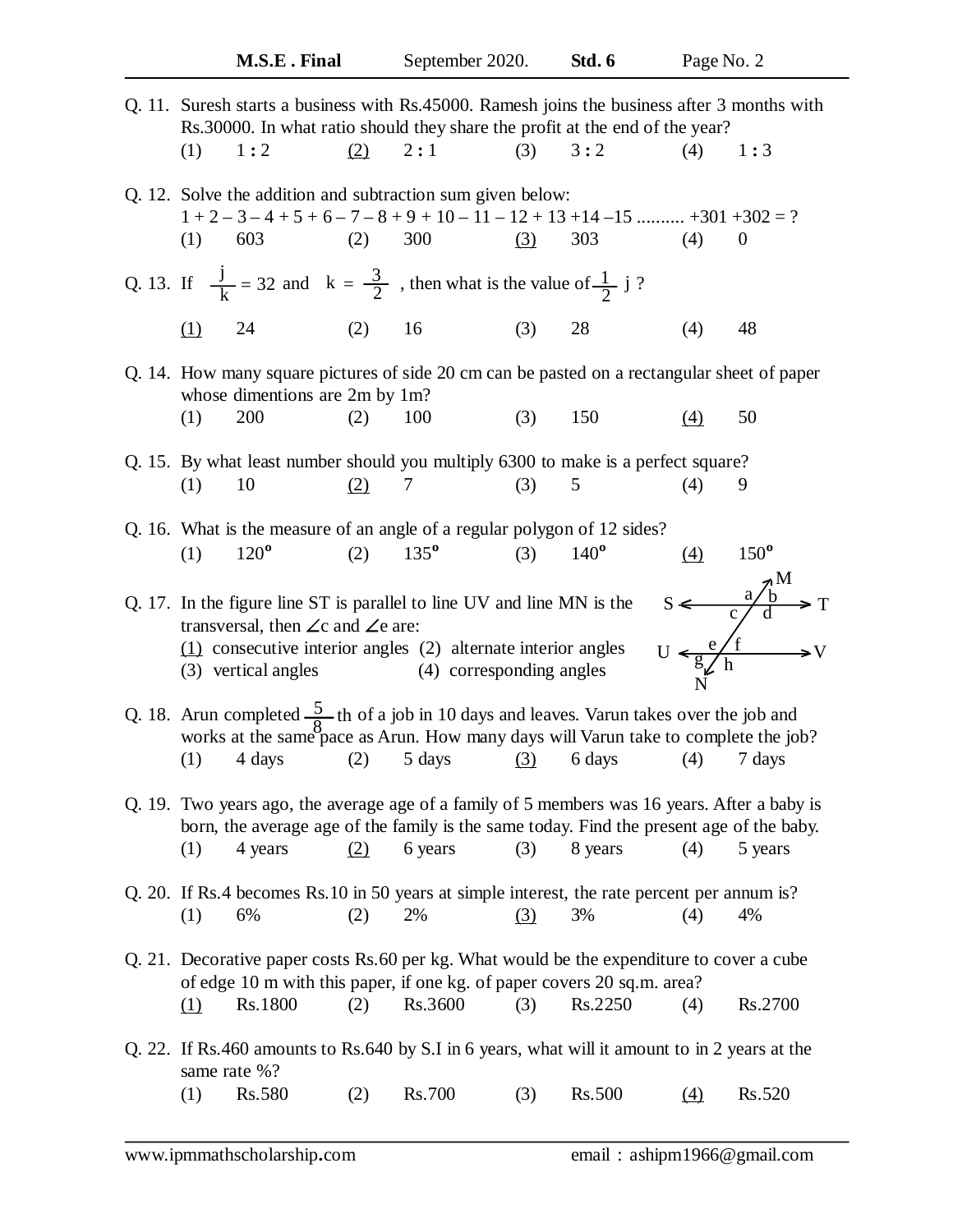|                                                                 | 1 minute and the train covers 33 km in 45 minutes. |  |  |  |                                                                     |     |             |
|-----------------------------------------------------------------|----------------------------------------------------|--|--|--|---------------------------------------------------------------------|-----|-------------|
|                                                                 | $(1) \quad 4:3$                                    |  |  |  | (2) $3:4$ (3) $2:1$                                                 | (4) | 5:3         |
|                                                                 |                                                    |  |  |  | In the figure given besides AB is the diameter of the large circle. |     |             |
| The centres C1 and C2 of the smaller circles are on AB. The two |                                                    |  |  |  |                                                                     |     | $\sqrt{CN}$ |
|                                                                 |                                                    |  |  |  | amall given ago ago compart and top cont to again at boy and to the |     |             |

Q. 25. The difference between the number of solar panel of which two cities is 500?

Q. 26. The five integers 2, 5, 6, 9 and 14 are arranged into a different order. In the new

(1) A and B (2) C and B (3) A and D  $(4)$  D and E

arrangement, the sum of the first three integers is equal to the sum of the last three

(1) 6 (2) 2 (3) 9 <u>(4)</u> 14

Q. 27. Find the ratio of the speeds of a truck and a train, when the truck covers 550 m in

integers. What is the middle number in the new arrangement?

 $Q. 28.$  In the The centres C1 and C2 of the smaller circles are on AB. The two small circles are congruent and tangent to each other and to the larger circle. The circumference of the circle C1 is  $8 \pi$ . What is the area ot the large circle? (1)  $64 \pi$  (2)  $32 \pi$  (3)  $16 \pi$  (4)  $128 \pi$  $A \rightarrow \rightarrow B$ 

(1) 52**º** (2) 56**º** (3) 60**º** (4) 64**º**

Q. 29. A sequence of figures is formed using tiles. Each tile is an equilateral triangle with side length 7 cm. The first figure consists of 1 tile. Each figure after the first is formed by adding one tile to the previous figure. The first four figures are as shown: How many tiles are used to form the figure in the sequence with perimeter 91 cm? (1) 23 (2) 15 (3) 13 (4) 11 Q. 30. In the figure given besides PW is parallel to QX. S and T lie on QX, and U and V are points of intersection of PW with SR and TR respectively.  $<sub>D</sub>$ .</sub> If  $\angle$ SUV = 120<sup>°</sup> and  $\angle$ VTX = 112<sup>°</sup>. What is the measure of  $\angle$ URV ?  $P \longrightarrow W$ R U V

 $C$   $N C$  2

 $Q \rightarrow \rightarrow X$ 

S T



number of installations is 27500, what is an

(1) Number of installations (in tens) (2) Number of installations (in hundreds) (3) Number of installations (in thousands) (4) Number of installations (in ten thousands)

given above?

appropriate label for the vertical axis of the graph?

Q. 24. Which of the following is true with respect to the graph

(1) Solar panel in city A are 50% more than of city B  $(2)$  Solar panel in city C are 50% more than of city D (3) Solar panel in city A are 50% more than of city D (4) Solar panel in city D are 50% more than of city B

Q. 23. The number of rooftops with solar panel installations Rooftop Solar Panel